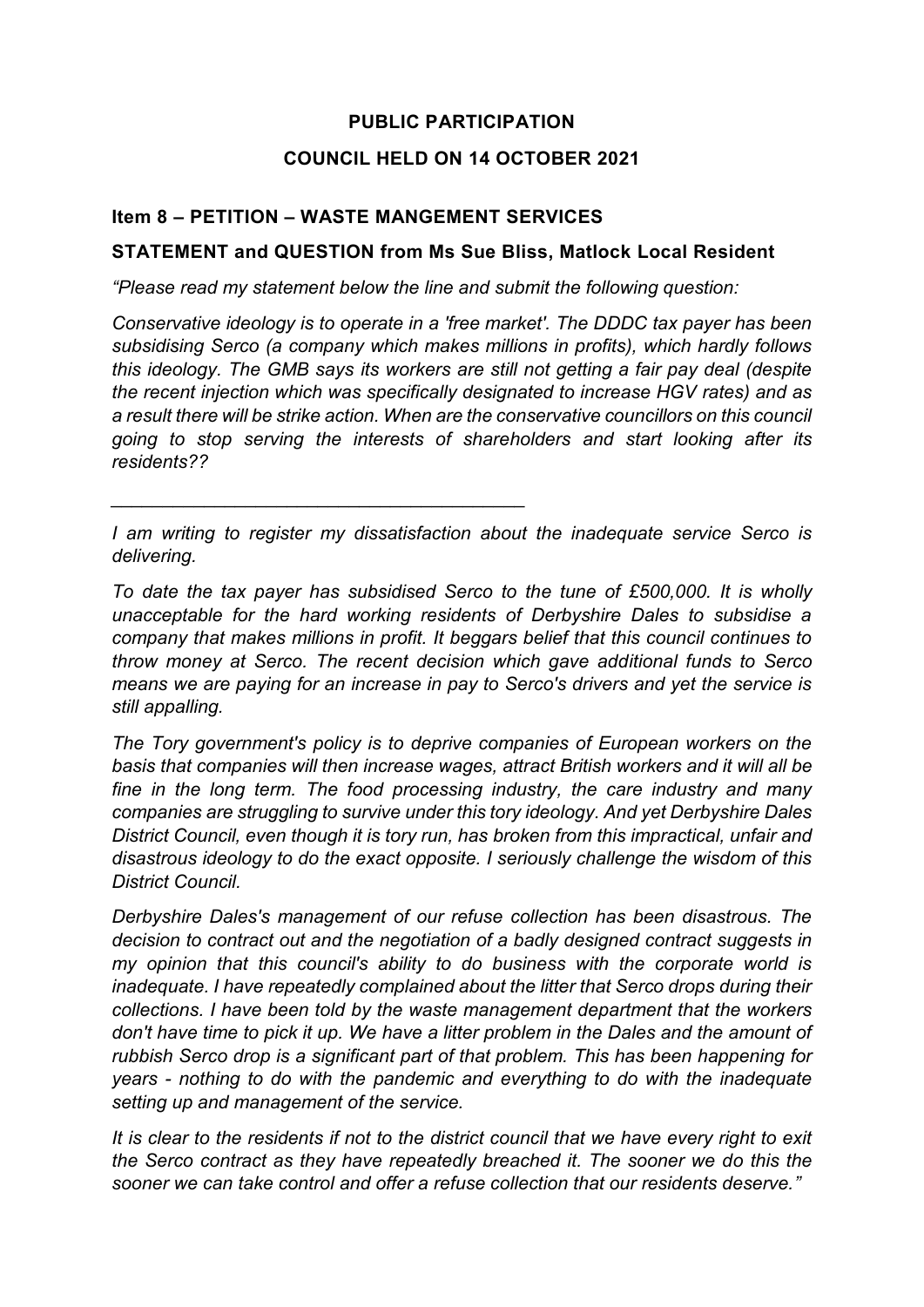#### **RESPONSE:**

**Whilst there may be some dismay amongst the workforce regarding the HGV driver rates of pay, given the current climate, the proposed industrial action relates to the annual pay award offer. GMB have confirmed this does not relate solely to the Derbyshire Dales contract, nor does it solely relate to Serco – they are having these issues across the country.**

**The District Council has, throughout the negotiation period, encouraged both GMB and Serco to find a solution to this issue, as we believe our residents have already suffered enough disruption.**

## **STATEMENT from Mrs C Elliott, Grindleford Local Resident**

*"I support the motion for a public enquiry into waste management. The 3 month recovery plan proposed and brokered by DDDC with Serco from August 2021 in itself is ineffectual as evidenced by sporadic and partial collections, despite assurances to the contrary. Out of 3 collections since the recovery plan was in place only 2 green wastes have been collected, with no communication or explanation from DDDC about the failed and not caught up collection. Further evidence of flawed waste management over a prolonged period of time by Serco and thereby DDDC.* 

*As residents we pay council tax and then pay extra for green bin waste collection. This is on the understanding of services being delivered each month, not sporadically and not with no communication regarding issues. Seemingly there is no recourse for us as residents or sanctions for non-delivery of waste services for either Serco or DDDC.*

*A public inquiry is necessary to restore public confidence in DDDC waste management handling."*

## **Item 9 – PARKING OFFER IN DECEMBER 2021**

## **QUESTION from Rev. Louise Petheram, Bradwell Local Resident**

*"I am writing as a trustee of Hope Valley Climate Action. I see that on agenda item 9 you are discussing a proposal for free car parking during December between 2.00 pm and midnight. I would like to ask how encouraging the use of private cars, in preference to public transport, is furthering the Council's target towards achieving net zero carbon emissions?"*

#### **RESPONSE:**

**Thank you for your question, the proposal put to Members this evening is based on a historic arrangement designed to encourage visitors to the Dales and, in turn, support the local business community.**

**Whilst this was the primary driver was to support the local economy, we do hope that visitors and residents make best use of public transport, car sharing, cycling or walking where possible. The Council has also completed its first**